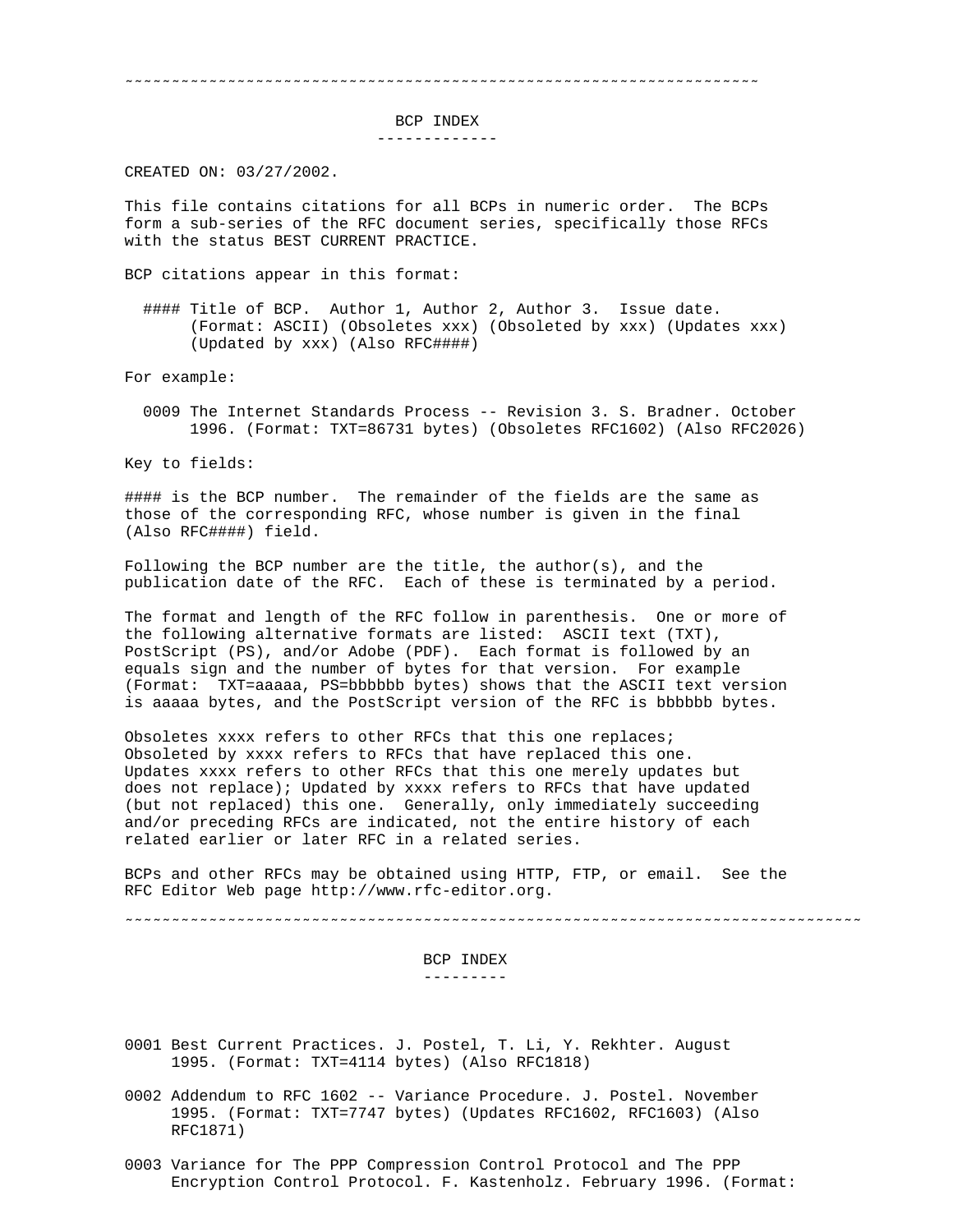TXT=14347 bytes) (Also RFC1915)

- 0004 An Appeal to the Internet Community to Return Unused IP Networks (Prefixes) to the IANA. P. Nesser II. February 1996. (Format: TXT=23623 bytes) (Also RFC1917)
- 0005 Address Allocation for Private Internets. Y. Rekhter, B. Moskowitz, D. Karrenberg, G. J. de Groot, E. Lear. February 1996. (Format: TXT=22270 bytes) (Obsoletes RFC1627, RFC1597) (Also RFC1918)
- 0006 Guidelines for creation, selection, and registration of an Autonomous System (AS). J. Hawkinson, T. Bates. March 1996. (Format: TXT=22073 bytes) (Also RFC1930)
- 0007 Implications of Various Address Allocation Policies for Internet Routing. Y. Rekhter, T. Li. October 1996. (Format: TXT=34717 bytes) (Also RFC2008)
- 0008 IRTF Research Group Guidelines and Procedures. A. Weinrib, J. Postel. October 1996. (Format: TXT=27507 bytes) (Also RFC2014)
- 0009 The Internet Standards Process -- Revision 3. S. Bradner. October 1996. (Format: TXT=86731 bytes) (Obsoletes RFC1602) (Also RFC2026)
- 0010 IAB and IESG Selection, Confirmation, and Recall Process: Operation of the Nominating and Recall Committees. J. Galvin. February 2000. (Format: TXT=33396 bytes) (Obsoletes RFC2282) (Also RFC2727)
- 0011 The Organizations Involved in the IETF Standards Process. R. Hovey, S. Bradner. October 1996. (Format: TXT=13865 bytes) (Also RFC2028)
- 0012 Internet Registry IP Allocation Guidelines. K. Hubbard, M. Kosters, D. Conrad, D. Karrenberg, J. Postel. November 1996. (Format: TXT=28975 bytes) (Obsoletes RFC1466) (Also RFC2050)
- 0013 Multipurpose Internet Mail Extensions (MIME) Part Four: Registration Procedures. N. Freed, J. Klensin, J. Postel. November 1996. (Format: TXT=45033 bytes) (Obsoletes RFC1521, RFC1522, RFC1590) (Updated by RFC3023) (Also RFC2048)
- 0014 Key words for use in RFCs to Indicate Requirement Levels. S. Bradner. March 1997. (Format: TXT=4723 bytes) (Also RFC2119)
- 0015 Deployment of the Internet White Pages Service. H. Alvestrand, P. Jurg. September 1997. (Format: TXT=31539 bytes) (Also RFC2148)
- 0016 Selection and Operation of Secondary DNS Servers. R. Elz, R. Bush, S. Bradner, M. Patton. July 1997. (Format: TXT=27456 bytes) (Also RFC2182)
- 0017 Use of DNS Aliases for Network Services. M. Hamilton, R. Wright. October 1997. (Format: TXT=17858 bytes) (Also RFC2219)
- 0018 IETF Policy on Character Sets and Languages. H. Alvestrand. January 1998. (Format: TXT=16622 bytes) (Also RFC2277)
- 0019 IANA Charset Registration Procedures. N. Freed, J. Postel. October 2000. (Format: TXT=21615 bytes) (Obsoletes RFC2278) (Also RFC2978)
- 0020 Classless IN-ADDR.ARPA delegation. H. Eidnes, G. de Groot, P. Vixie. March 1998. (Format: TXT=17744 bytes) (Also RFC2317)
- 0021 Expectations for Computer Security Incident Response. N. Brownlee, E. Guttman. June 1998. (Format: TXT=86545 bytes) (Also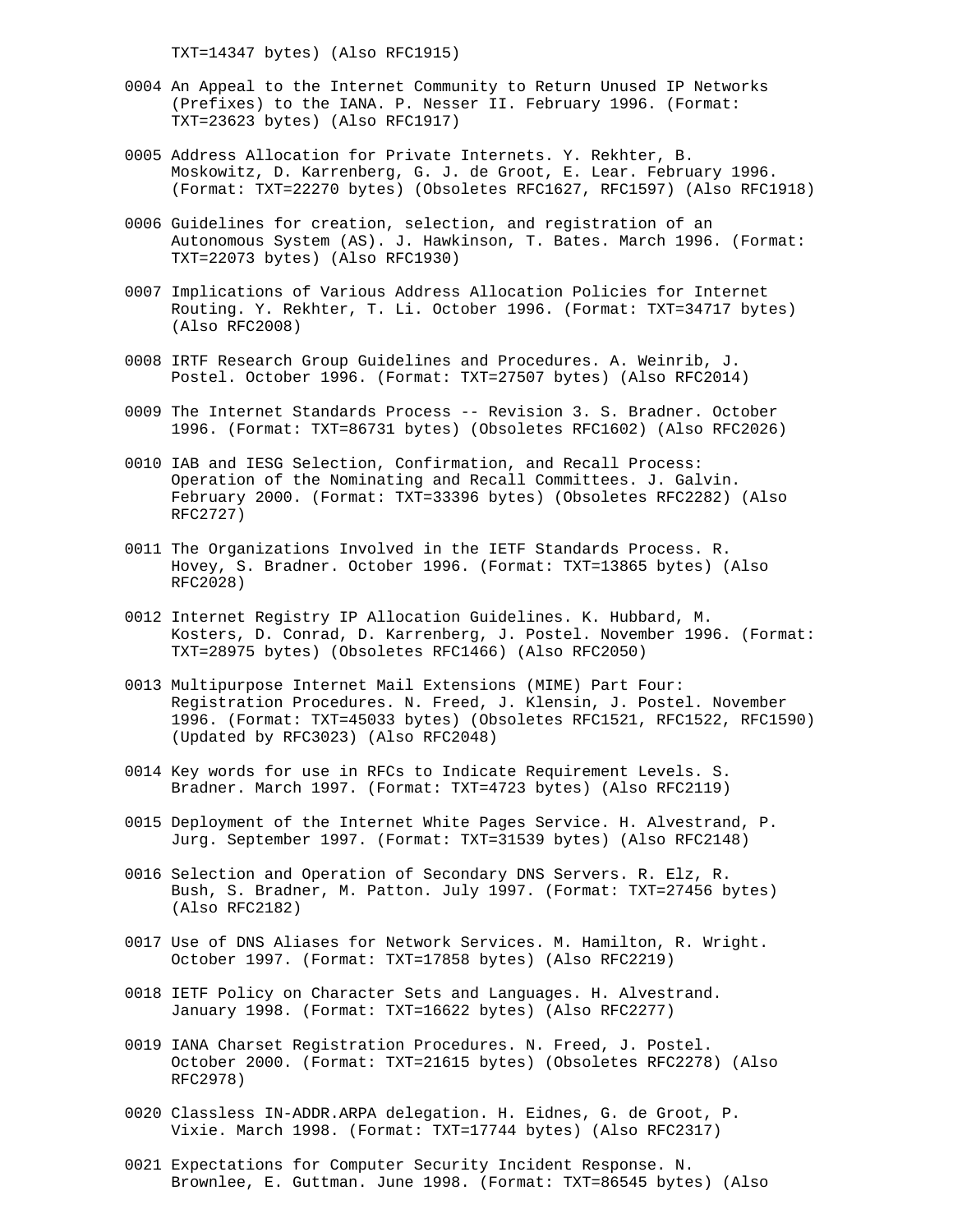RFC2350)

- 0022 Guide for Internet Standards Writers. G. Scott. June 1998. (Format: TXT=47280 bytes) (Also RFC2360)
- 0023 Administratively Scoped IP Multicast. D. Meyer. July 1998. (Format: TXT=17770 bytes) (Also RFC2365)
- 0024 RSVP over ATM Implementation Guidelines. L. Berger. August 1998. (Format: TXT=15174 bytes) (Also RFC2379)
- 0025 IETF Working Group Guidelines and Procedures. S. Bradner. September 1998. (Format: TXT=62857 bytes) (Obsoletes RFC1603) (Also RFC2418)
- 0026 Guidelines for Writing an IANA Considerations Section in RFCs. T. Narten, H. Alvestrand. October 1998. (Format: TXT=25092 bytes) (Also RFC2434)
- 0027 Advancement of MIB specifications on the IETF Standards Track. M. O'Dell, H. Alvestrand, B. Wijnen, S. Bradner. October 1998. (Format: TXT=13633 bytes) (Also RFC2438)
- 0028 Enhancing TCP Over Satellite Channels using Standard Mechanisms. M. Allman, D. Glover, L. Sanchez. January 1999. (Format: TXT=47857 bytes) (Also RFC2488)
- 0029 Procedure for Defining New DHCP Options. R. Droms. January 1999. (Format: TXT=10484 bytes) (Obsoleted by RFC2939) (Also RFC2489)
- 0030 Anti-Spam Recommendations for SMTP MTAs. G. Lindberg. February 1999. (Format: TXT=53597 bytes) (Also RFC2505)
- 0031 Media Feature Tag Registration Procedure. K. Holtman, A. Mutz, T. Hardie. March 1999. (Format: TXT=24892 bytes) (Also RFC2506)
- 0032 Reserved Top Level DNS Names. D. Eastlake, A. Panitz. June 1999. (Format: TXT=8008 bytes) (Also RFC2606)
- 0033 URN Namespace Definition Mechanisms. L. Daigle, D. van Gulik, R. Iannella, P. Falstrom. June 1999. (Format: TXT=26916 bytes) (Also RFC2611)
- 0034 Changing the Default for Directed Broadcasts in Routers. D. Senie. August 1999. (Format: TXT=6820 bytes) (Updates RFC1812) (Also RFC2644)
- 0035 Registration Procedures for URL Scheme Names. R. Petke, I. King. November 1999. (Format: TXT=19780 bytes) (Also RFC2717)
- 0036 Guidelines for Writers of RTP Payload Format Specifications. M. Handley, C. Perkins. December 1999. (Format: TXT=24143 bytes) (Also RFC2736)
- 0037 IANA Allocation Guidelines For Values In the Internet Protocol and Related Headers. S. Bradner, V. Paxson. March 2000. (Format: TXT=18954 bytes) (Also RFC2780)
- 0038 Network Ingress Filtering: Defeating Denial of Service Attacks which employ IP Source Address Spoofing. P. Ferguson, D. Senie. May 2000. (Format: TXT=21258 bytes) (Obsoletes RFC2267) (Also RFC2827)
- 0039 Charter of the Internet Architecture Board (IAB). Internet Architecture Board, B. Carpenter, Ed.. May 2000. (Format: TXT=15984 bytes) (Obsoletes RFC1601) (Also RFC2850)

0040 Root Name Server Operational Requirements. R. Bush, D.